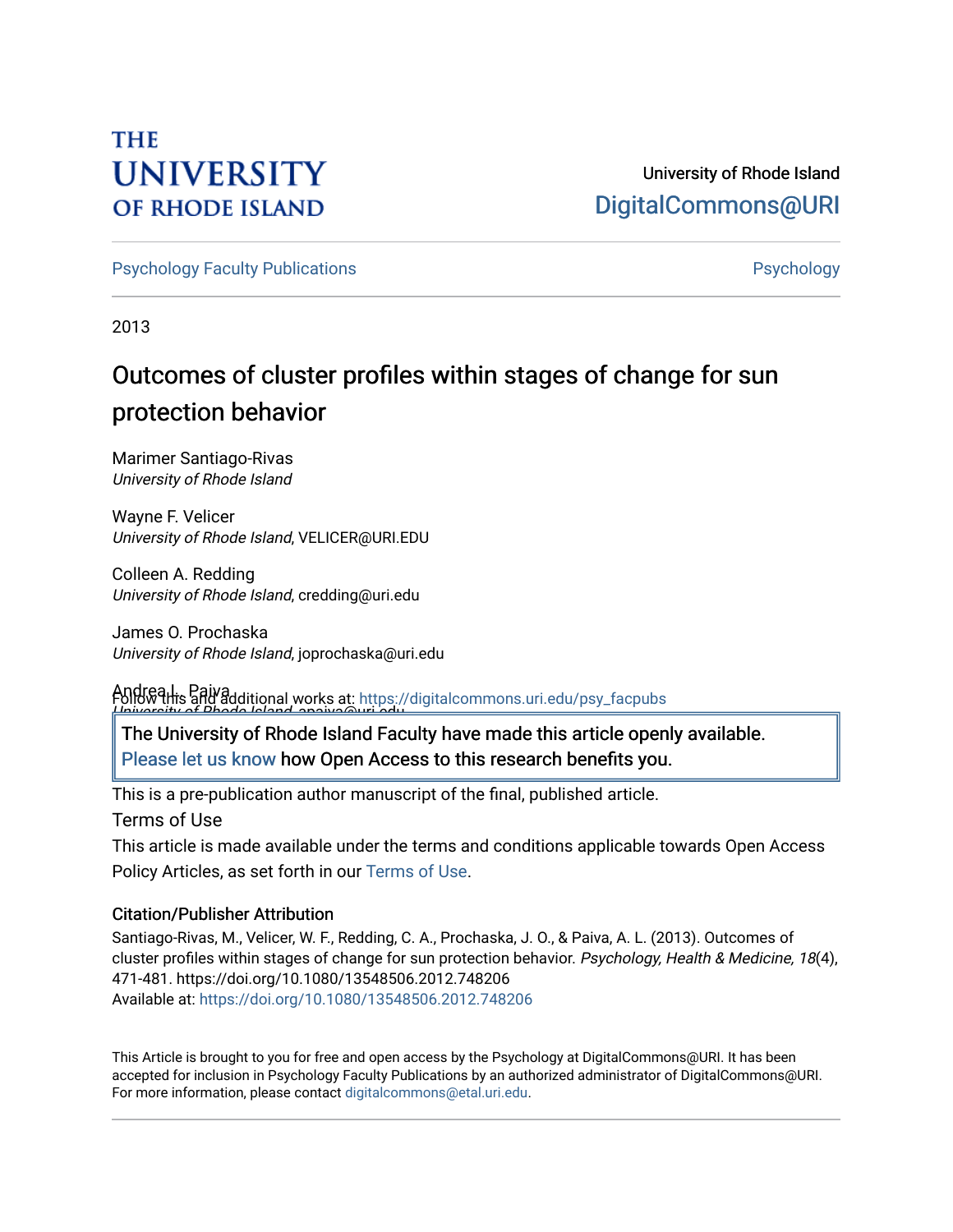

## NIH Public Access

**Author Manuscript**

Psychol Health Med. Author manuscript; available in PMC 2014 August 01.

#### Published in final edited form as:

Psychol Health Med. 2013 August ; 18(4): 471–481. doi:10.1080/13548506.2012.748206.

### **Outcomes of Cluster Profiles within Stages of Change for Sun Protection Behavior**

**Marimer Santiago-Rivas**, **Wayne F. Velicer**, **Colleen A. Redding**, **James O. Prochaska**, and **Andrea L. Paiva**

University of Rhode Island

#### **Abstract**

**Objective—**Predictive and external validity was studied among cluster profiles for sun protection behavior within stages from Transtheoretical Model of behavior change using follow-up data.

**Method—**Data from participants in a home-based expert system were analyzed. Longitudinal patterns of clusters on the Precontemplation, Contemplation, and Preparation stages of change were assessed. Differences between clusters on membership in Action/Maintenance stages, scores on the Sun Protection Behavior Scale (SPBS) were measured at 12 and 24 months after intervention.

**Results—**Differences between clusters on stage progression and on scores from the SPBS were found at 12 and 24 months after intervention at all stages.

**Discussion—**Predictive and external validity of sun protection subtypes was established using sun protection variables after a stage-matched intervention. Results provide information to improve interventions for sun protection.

> The Transtheoretical Model of Behavior Change (TTM) has been widely applied to the study and modification of a range of health-related behaviors (Burbank, Reibe, Padula, & Nigg, 2002; Fava, Velicer, & Prochaska, 1995; Prochaska et al., 1994, 2001, 2004, 2005; Weinstock, Rossi, Redding, Maddock, & Cottrill, 2000). Stage of change is the central organizing construct of the model. Stage of change represents the temporal dimension integrating current behavior and intention to engage in the new health behavior (Prochaska et al., 2005; Velicer et al., 2000). These five stages (in order of progression) are Precontemplation, Contemplation, Preparation, Action, and Maintenance. TTM tailored interventions that recommend different change strategies for each stage of change have been demonstrated effective for a range of single and multiple health risk behaviors including sun protection (Norman et al., 2007; Prochaska et al., 2004, 2005; Redding et al., 1999; Weinstock, Rossi, Redding, & Maddock, 2002). Nevertheless, heterogeneity within stages of change may provide an opportunity for further tailoring that could enhance intervention outcomes.

> Studies have explored the existence of distinctive subgroups within stages of change from the TTM. Clusters with profiles that resembled early stages (e. g., precontemplation) reported more risk behaviors than clusters with profiles that resembled more advance stages (Anatchkova, Velicer & Prochaska, 2005, 2006a, 2006b; Gorely & Bruce, 2000; Johnson et al., 2006; Norman, Velicer, Fava, & Prochaska, 2000; Santiago-Rivas et al., under review;

CORRESPONDING AUTHOR: Marimer Santiago-Rivas, Cancer Prevention Research Center, 2 Chaffee Road, University of Rhode Island, Kingston, RI 02881, Phone: Fax: [401] 874-5562, smarimer@mail.uri.edu.

Requests for reprints should be sent to Wayne F. Velicer, Cancer Prevention Research Center, 2 Chafee Road, University of Rhode Island, Kingston, RI, 02881-0808. velicer@uri.edu. Website: [www.uri.edu/research/cprc](http://www.uri.edu/research/cprc).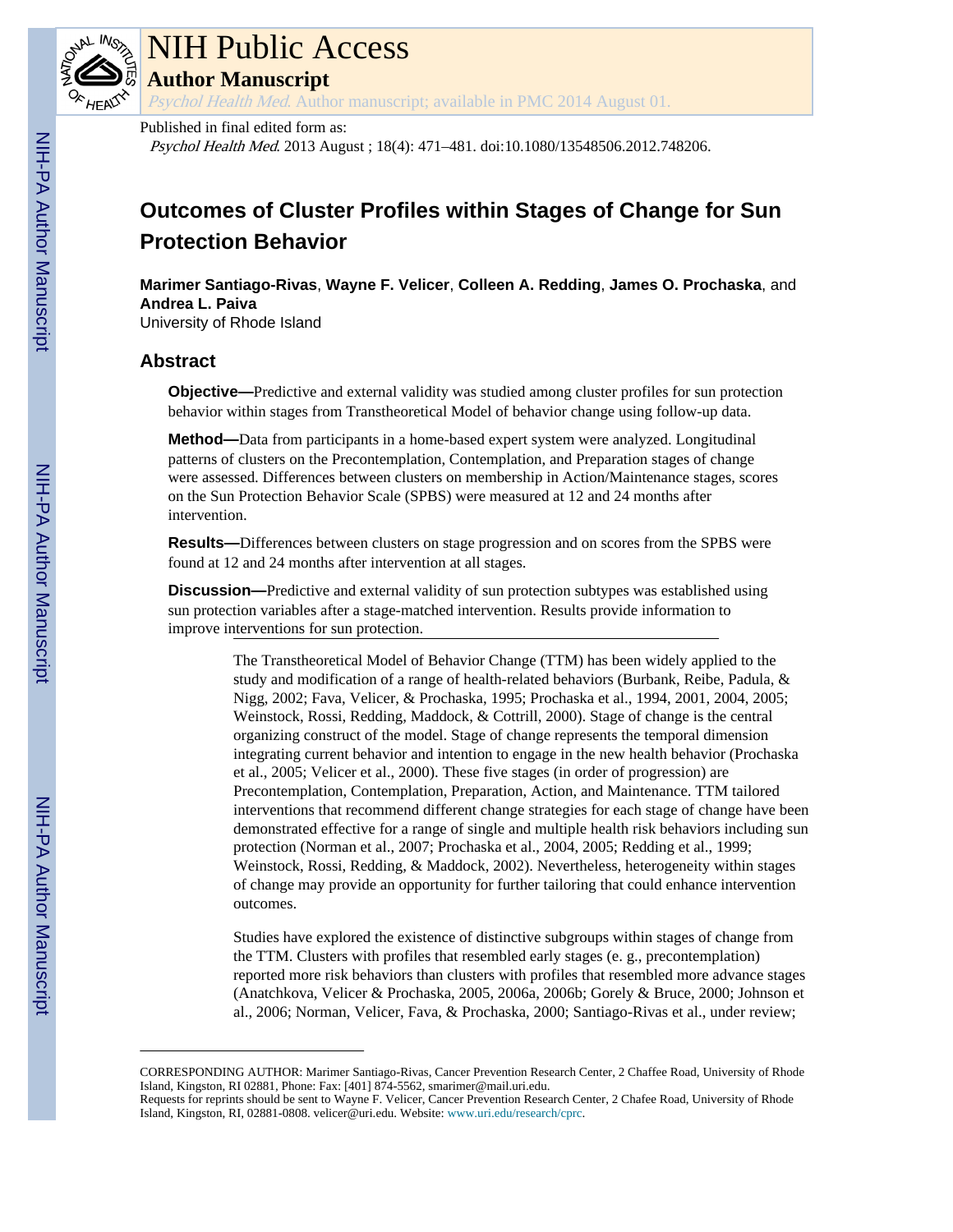The current study was conceptualized as a follow-up to three previous cluster analyses that explored whether meaningful typologies existed within stages of change for sun protection habits (Santiago-Rivas et al., 2010, 2012, under review). The predictive validity of sun protection profiles identified at baseline was assessed over a two-year period. Outcome was measured by identifying stage transition to action or maintenance stages at 12 and 24 months after a multiple risk expert system intervention. Sun protection behavior at 12 and 24 months was also assessed.

#### **Method**

#### **Participants**

The sample used in this secondary data analysis is a portion of a sample collected from a larger, multiple behavior (smoking, diet, sun protection, and mammography screening) intervention study of primary care patients (Prochaska et al., 2005).

The number of participants for the study was 1042 subjects: 68.7% were female, 38.4% were between ages 34–49, 65.4% were married, 94.7% were white, and 73.9% reported a good or very good health status. The stage distribution at baseline was precontemplation, N  $= 570$ ; contemplation, N = 213; and preparation, N = 259.

**Treatment group—**Participants were mailed three computer-generated reports at baseline. In addition, they were mailed reports at 6 months and 12 months. The three-to five-page reports provided feedback about each participant's stage of change, the pros and cons of changing, change processes pertinent to their stage, how to increase self-efficacy, and techniques to progress to the next stage. The follow-up reports (6- and 12-month phases) provided feedback about changes since the previous assessment. Participants also received a stage-matched manual at baseline to help them progress at their own pace in between reports. Specific sun protection behaviors were measured, but not used in the generation of the interactive progress reports.

#### **Measures**

**Algorithm staging at baseline—**A staging algorithm was used to identify participants that were at risk of sun exposure, that is, at the precontemplation, contemplation, or preparation stages of change. If participants reported that they do not protect themselves from exposure to the sun consistently (that is, whenever they know they will be out in the sun for more than 15 minutes), and they haven't done so in the past 12 months, they were classified as at-risk for sun exposure. Subjects were in: (1) the Precontemplation stage if they were not intending to protect themselves from exposure to the sun in the next 12 months; (2) the Contemplation stage if there were intending to protect themselves from the sun in the next 12 months; and (3) the Preparation stage if they were intending to protect themselves in the following month.

**Outcomes and predictive validity—**At follow-up, participants would have progressed to: (1) the action/maintenance stage if they protected themselves from exposure to the sun consistently (anytime they know they will be out in the sun for more than about 15 minutes) for at least a year. For the evaluation of predictive validity of the clusters and analysis of outcome, participants were classified as progressing if their sun protection behavior stage changed to the action or maintenance stage at 12 and 24 months after the intervention.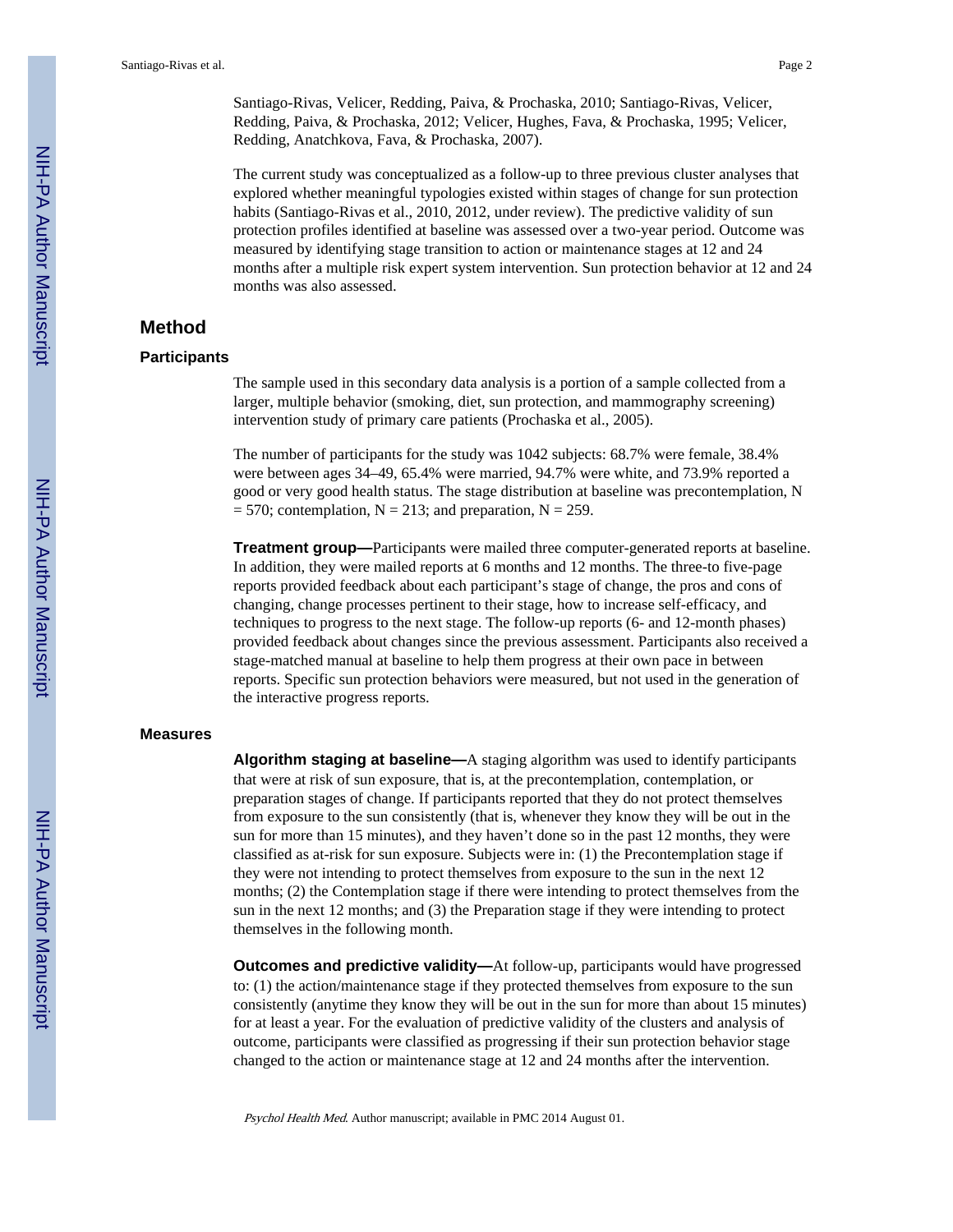**External validity and sun protection—**The Sun Protection Behavior Scale (SPBS) is a brief inventory that measures of sun protection "during the summer" in terms of sunscreen use and sun avoidance (Weinstock et al., 2000).

Internal consistency indexes for the scales were excellent (Sunscreen Use  $\alpha = 0.86, 3$  items; Sun Avoidance  $\alpha = 0.82$ , 4 items). The total score of this scale (the total of seven items from both subscales) was used (minimum score  $= 7$ ; maximum score  $= 35$ ).

#### **Procedure**

**Initial clustering at baseline: Pros, cons, and self-efficacy—**Cluster analysis attempts to classify individuals that share certain properties into relatively homogeneous subgroups that are different in some respects from the individuals in other groups (Aldenderfer & Blashfield, 1984; Everitt, Landau, & Leese, 2001). An initial cluster analysis was conducted within pre-Action stages of change of sun protection (Santiago-Rivas, 2010; 2012; under review). The Decisional Balance (pros and cons) and self-efficacy measures were used in the clustering procedure. For this initial analysis, all the variables included in cluster identification procedures (Decisional Balance –pros and cons-, and self efficacy) were standardized to T - scores ( $M = 50$ ,  $SD = 10$ ).

Once the participants were assigned to the stages at baseline, random multiple subsamples were drawn from each stage of change, and they were used in the cluster analysis. The number of subssamples was based on the number of participants in the stage. Three random samples of 190 participants were selected without replacement (each observation in the data set has an equivalent chance of being chosen; once chosen it can not be selected again for following procedures) from the precontemplation stage (N=570). Two random samples ranging of 106 to 107 participants were selected without replacement from the contemplation stage ( $N = 213$ ). Two random samples ranging of 129 to 130 participants were selected without replacement from the preparation stage (N=259). A four-cluster solution was identified across all subsamples from all three stages. Once a replicable number of clusters was identified, this clustering solution was applied to the total sample by stage. These groups were included in the present study.

**Outcome of cluster profiles—**Predictive validity of the clusters was evaluated by examining cluster transition from their initial stage to action /maintenance stages of sun protection at 12 and 24 months after the intervention. Those who were not currently protecting themselves from sun exposure were classified as being in a pre-action stage, and those who constantly protect themselves from sun exposure were classified as members of the action/maintenance stages (using the applicable algorithm). This procedure was followed to explore if cluster membership influenced stage movement in the manner predicted by the TTM. Identifying cluster differences in SPBS at 12 and 24 months after the intervention assessed external validity of the clusters. This follow-up analysis of outcomes was conducted by stage.

#### **Results**

#### **Study 1. Precontemplation**

**Previous analysis—**In a previous analysis, a four-cluster solution described the data best for precontemplation (Santiago-Rivas et al., 2012): The immotive cluster was the group that most clearly exemplified the precontemplation stage, and the *progressing* group exhibited a profile that resembles more advanced stages (e. g., action). The *disengaged* subtype (which resembles the immotive cluster, but with scores below average) was the one that reported more risk behaviors, and was the least effective in the implementation of strategies that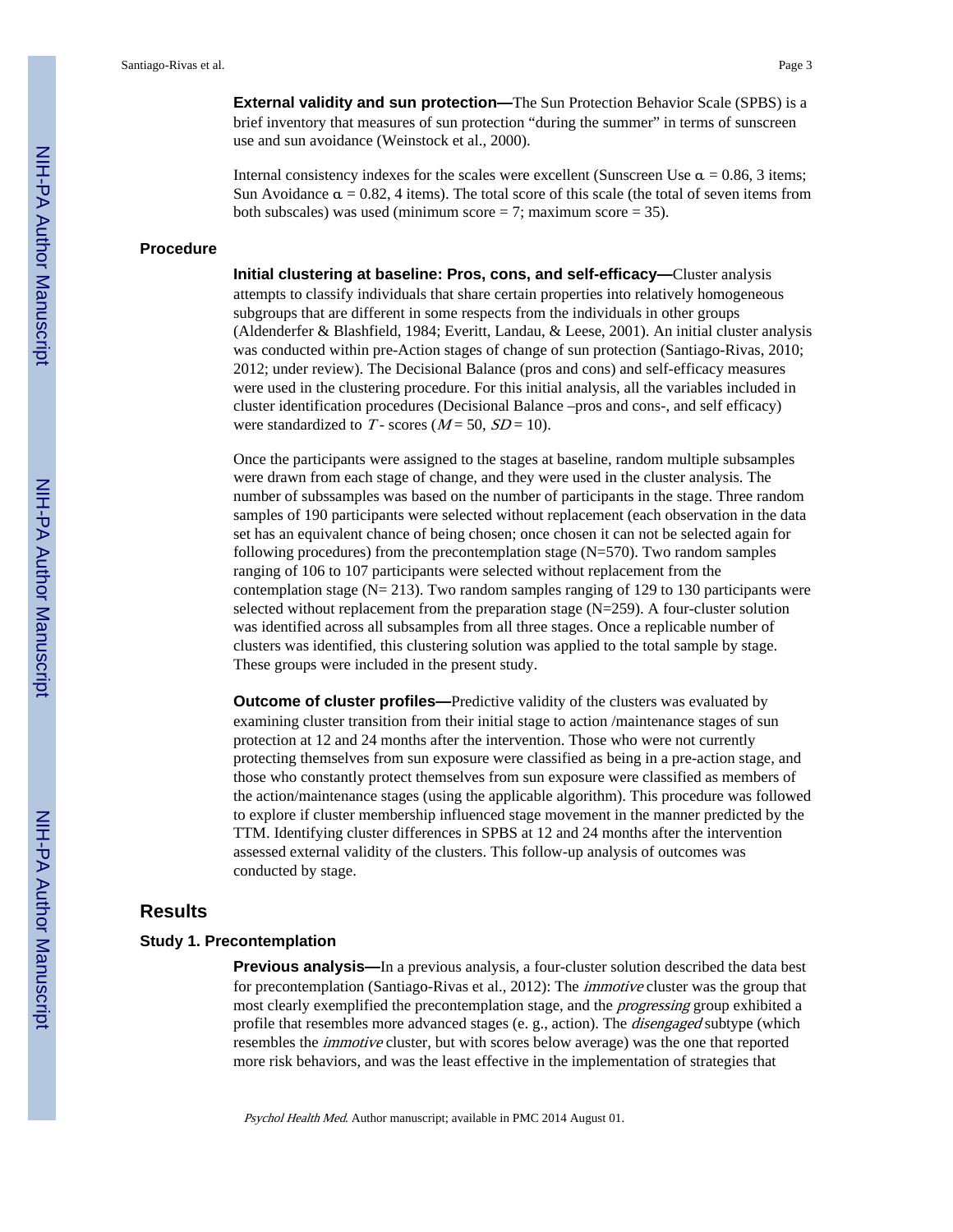reduce unprotected sun exposure. The *early progressing* cluster resembled the *progressing* cluster, but with scores below average on the pros and cons of sun protection.

**Present results and predictive validity: Outcomes and stage transition—**The cluster distribution at 12 months was ( $N=413$ ): *immotive* ( $n=99$ ), *progressing* ( $n=152$ ), early progressing  $(n=123)$ , and disengaged  $(n=39)$ . The cluster distribution at 24 months was ( $N = 382$ ): immotive (n=91), progressing (n=142), early progressing (n=111), and disengaged  $(n=38)$ .

Chi-square tests were performed to evaluate differences in the transition to action/ maintenance stages across clusters. Significant differences in progress were found for this outcome at 12 months,  $\chi^2$  (3) = 8.61, p < 05; Cramer's  $\Phi^2$  = .145, and at 24 months,  $\chi^2$  (3) = 15.5, p <. 01; Cramer's  $\Phi^2$  = .202. The effect size was higher at the 24-month time point (see Figure 1).

**Present results and external validation: Behavioral variables—**Analysis of Variance was performed to evaluate differences between profiles for the SPBS:  $F(3, 409) =$ 27.63,  $p < .001$ ,  $p2 = .177$  at 12 months;  $F(3, 378) = 33.27$ ,  $p < .001$ ,  $p2 = .195$  at 24 months (see Table 1). The effect size was higher at the 24-month time point.

#### **Study 2. Contemplation**

**Previous analysis—**In a previous analysis, a four-cluster solution described the data best for contemplation (Santiago-Rivas et al., unpublished manuscript): the *classic contemplators* cluster was the group that most clearly exemplified the contemplation stage, and the progressing cluster exhibits a profile that resembles more advanced stages (e. g., action). The *early contemplators* group was more similar to the precontemplation stage. The disengaged cluster, which resembles the early contemplators cluster but with a below average level, was the one that reported more risk behaviors across most of the variables included in the analysis.

**Present results and predictive validity: Outcomes and stage transition—**The cluster distribution at 12 months was ( $N = 154$ ): *classic contemplators* ( $n = 36$ ), *progressing*  $(n=50)$ , early contemplators  $(n=54)$ , and disengaged  $(n=14)$ . The cluster distribution at 24 months was ( $N = 148$ ): classic contemplators ( $n = 33$ ), progressing ( $n = 50$ ), early contemplators ( $n = 54$ ), and *disengaged* ( $n = 11$ ).

Chi-square tests were performed to evaluate differences across profiles in the transition of the clusters to action/maintenance stages (see Figure 2). Significant differences were found for this outcome at 12 months,  $\chi$ 2 (3) = 22.55, p <.001; Cramer's  $\Phi$ <sup>2</sup> = 384, and at 24 months,  $\chi^2$  (3) = 20.10, p < . 001; Cramer's  $\Phi^2$  = .370.

**Present results and external validation: Behavioral variables—**Analysis of Variance was performed to evaluate differences between profiles for the SPBS:  $F(3, 150) =$ 9.98,  $p < .001$ ,  $p2 = .138$  at 12 months;  $F(3, 144) = 10.69$ ,  $p < .001$ ,  $p2 = .150$  at 24 months. The effect size was higher at the 24-month time point (see Table 2)

#### **Study 3. Preparation**

**Previous analysis—**In a previous analysis, a four-cluster solution described the data best for preparation (Santiago-Rivas et al., 2010): The early preparation group had a profile similar to previous stages (e.g., precontemplation). The *progressing* cluster resembled a profile characteristic of more advanced stages (e. g., action). The disengaged cluster was the one that reported more risk behaviors across most of the variables included in the analysis.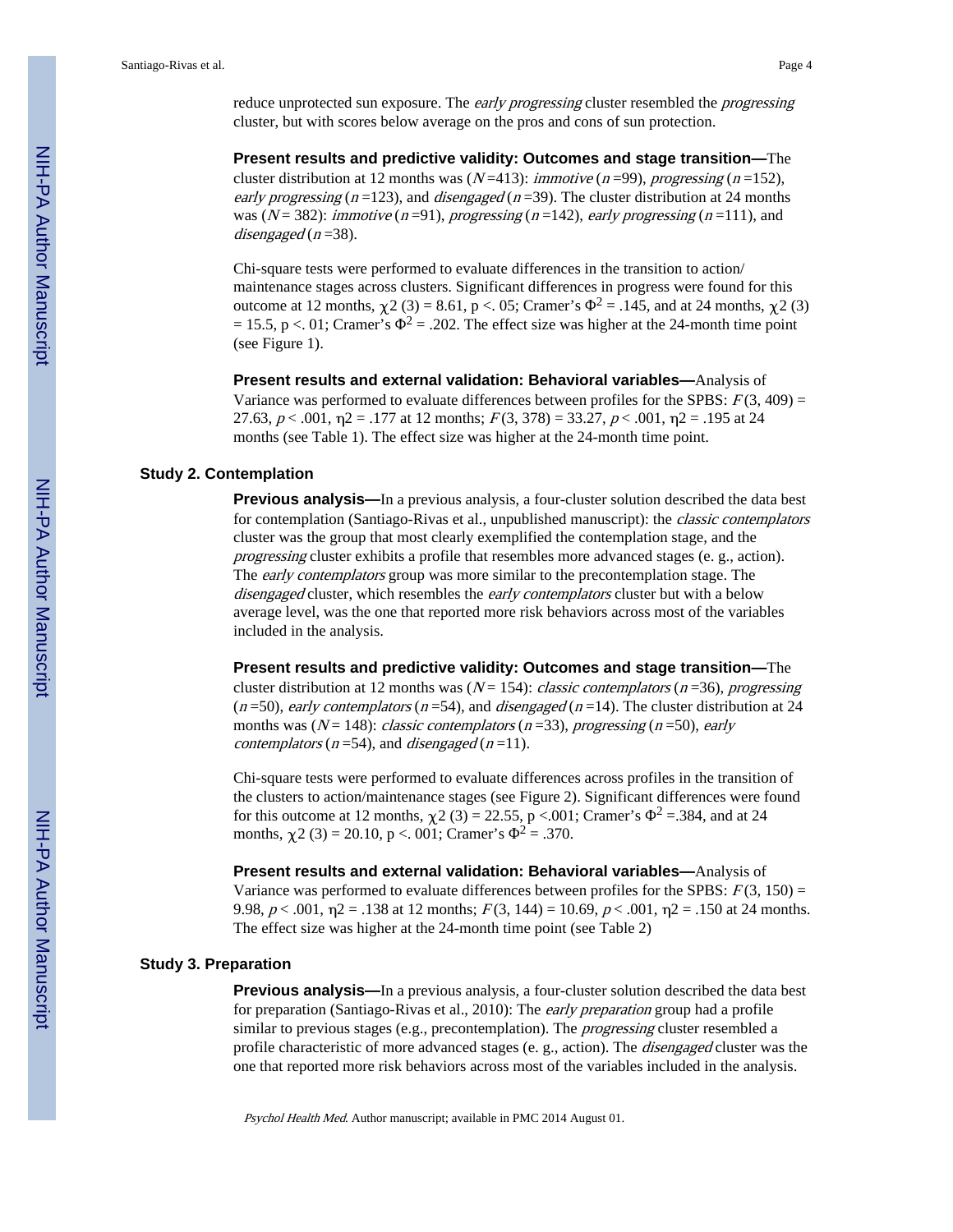Santiago-Rivas et al. Page 5

Different from other studies, there was no cluster that most clearly exemplified the Preparation stage. The *level preparation* cluster showed scores a profile similar to contemplation/preparation, but the scores of the pros and cons were slightly below average.

**Present results and predictive validity: Outcomes and stage transition—**The cluster distribution at 12 months was ( $N = 202$ ): level preparation (n=90), progressing (n =32), early preparation ( $n = 61$ ), and *disengaged* ( $n = 19$ ). The cluster distribution at 24 months was ( $N = 189$ ): level preparation ( $n=88$ ), progressing ( $n=32$ ), early preparation  $(n=52)$ , and *disengaged* ( $n=17$ ).

Chi-square tests were performed to evaluate differences between profiles in the transition of participants to action/maintenance stages (see Figure 3). Significant differences were found for this outcome at 12 months,  $\chi$ 2 (3) = 10.76, p < .05; Cramer's  $\Phi$ <sup>2</sup> = .232, and 24 months  $\chi$ 2 (3) = 12.40, p < .01; Cramer's  $\Phi$ <sup>2</sup> = .257.

**Present results and external validation: Behavioral variables—**Analysis of Variance was performed to evaluate differences between profiles for the SPBS:  $F(3, 198) =$ 6.22,  $p < .001$ ,  $p2 = .08$  at 12 months;  $F(3, 185) = 6.90$ ,  $p < .001$ ,  $p2 = .09$  at 24 months (see Table 3).

#### **Discussion**

The purpose of this study was to examine the predictive and external validity of clusters within stages of change. That is, if baseline subgroups from each of the pre-action stages of the TTM at baseline (precontemplation, contemplation, and preparation) vary and change in the manner predicted by the model using a longitudinal approach (follow-up assessments at 12 and 24 months) with an at-risk population.

It was found that, across stages, the cluster that resembled more advanced stages in general reported a greater rate of progress to action and maintenance stages than the other clusters. This type of subgroup, which was found in all three stages (the *progressing* clusters), surpassed the other subgroups in terms of the number of participants in more advanced stages at the following time points. In terms of the other clusters, there was a comparably low rate of progression to action/maintenance for those in precontemplation and for both time points. Findings from the assessment of external validity demonstrated clear differences between subtypes within the stages in terms of the SPBS scores. These differences were found at 12 months and 24 months after the completion of a multiple risk expert systems interventions. It was found that cluster that resembled more advanced stages in general reported more sun protection behavior that those that resembled earlier stages or that reported low scores on the pros, cons, and self-efficacy measures at baseline.

Limitations of the study include the size of samples and the subgroups. It is usual for samples to get smaller across time. It should be noted that some subgroups remained very small, and thus these analyses may have limited statistical power. Also, this study was limited to one specific population, primary care patients (Prochaska et al., 2005; Santiago-Rivas et al., 2010, 2012, unpublished manuscript). This population mostly consisted of female and Caucasian individuals. Whether these results would generalize beyond this atrisk population of patients cannot yet be determined. In addition, specific variables outcomes were measured. Results are relevant for these outcomes. Other important aspects of sun protection behavior (e.g., attitudes toward tanned appearance, skin cancer history, skin complexion, processes of change) were not included in the study.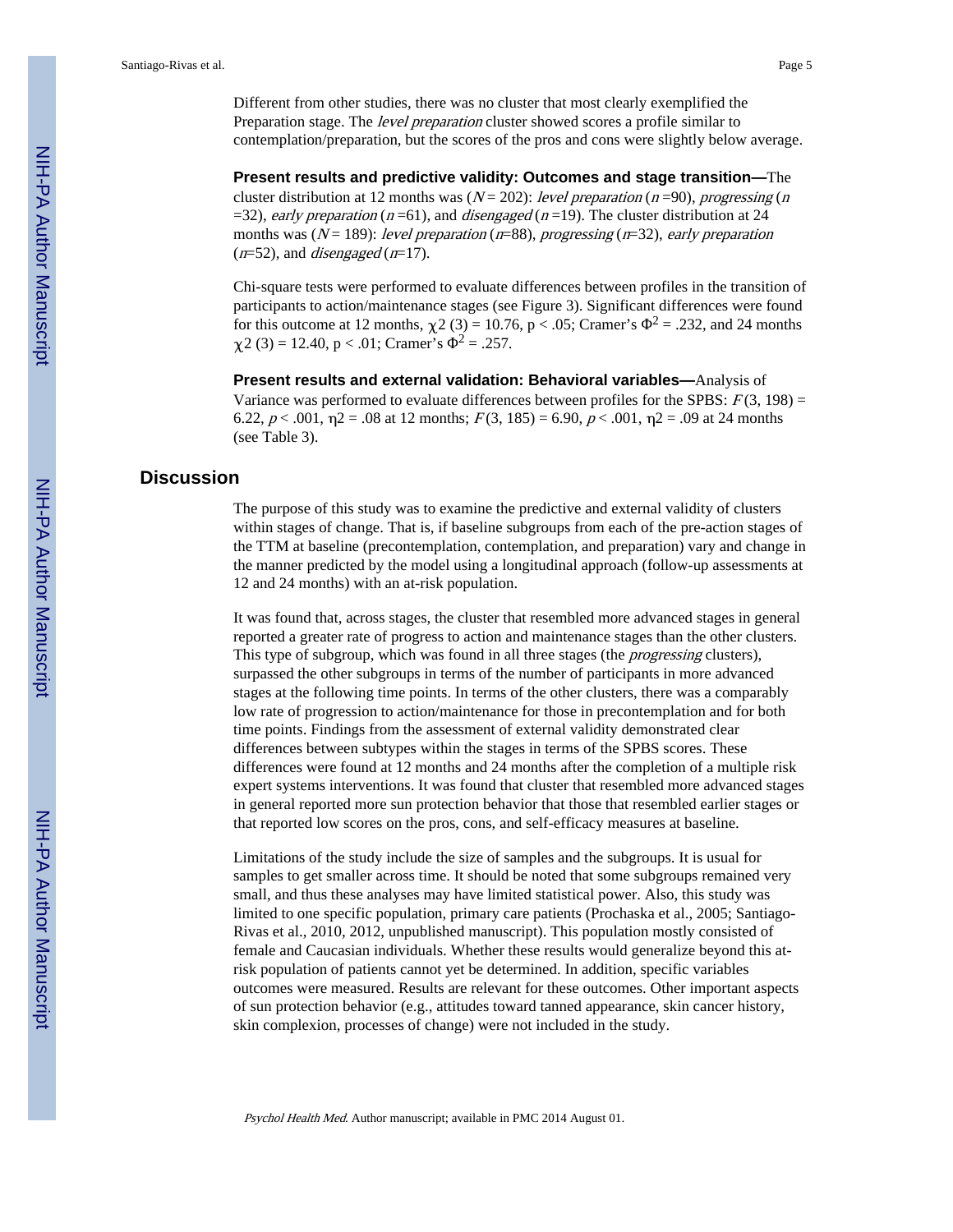The staging algorithm developed by the TTM was used to classify participants and measure predictive validity. Other stage models use different algorithms and definitions of stage, shaping the conclusions made about the effect of stage-based interventions on behavior acquisition. Other theories, such as the Health Action Process Approach (HAPA), use phases or stages to predict behavior and for the development of interventions. In terms of the HAPA, its basic assumption is that the initiation and maintenance of health behavior must be considered as a process consisting of at least two stages: a motivational phase and a volition phase. Also, it classifies individuals as non-intenders, intenders, and actors (Lippke, Ziegelmann, & Schwarzer, 2005; Schwarzer, 2008). Craciun, Schüz, and Lippke (2011) reported that sun behavior variables typically used in the later phases of the HAPA (e. g., self-efficacy and strategic planning) mediate between intention to use sunscreen and sunscreen use. Also, it was reported that when measured one month after a HAPA-based intervention to increase frequency of sunscreen usage, individuals in the volitional group reported to use more sunscreen than those in the motivational and control groups (Craciun, Schüz, Lippke, & Schwarzer, 2011). The motivational treatment had no effect at all. The volition phase is the stage that takes place after an intention to perform a certain health behavior has been formed (similar to contemplation and preparation from the TTM). These results support the use of tailored interventions that highlight the importance of intention as a predictor of sun protection behavior.

Many interventions have been developed to increase sun protection behaviors, some targeting appearance-based behaviors, others targeting sun exposure and outdoor recreation activities, and others targeting implementation intentions (Dobbinson et al., 2008; Glanz, Maddock, Lew, & Murakami-Akatsuka, 2008; Jackson & Aiken, 2006; Mahler, Kuli, Butler, Gerrard, & Gibbons, 2008; Mahler, Kuli, Gerrard & Gibbons 2007; Olson, Gaffney, Starr, & Dietrich, 2008; Rossi, Blais, & Weinstock, 1994). Some of these interventions have a longitudinal aspect to assess change, some don't. For those who have a longitudinal piece, follow-up data were collected at 2 weeks, 1 month, 3 months, 5 months, or 1 year. The present study identifies characteristics of groups of individuals (clusters using the pros, cons, and self-efficacy of sun protection) to predict behavior modification 1 year and 2 years after baseline. Clusters were used to examine the rate of specific sun protection habits at longer terms than previous interventions. The applicability of the findings rests on the notion that specific information, in this case the intentions of the individual to change behavior (stage), and cognitive variables, serves as a reliable predictor of future behavior. As part of the intervention, feedback was provided regarding stage membership and other cognitive and behavioral variables, producing meaningful long-term effects. In addition, tailored interventions based on the expert system approach can provide individualized results to large percentages of at-risk populations at the same time.

On the other hand, the existence of the cluster profiles should not be viewed as adding additional stages to the stages. The existence of clusters should be viewed as complementary information, particularly important for populations at high risk. If a researcher is interested in working only with the precontemplation stage, which is formed by individuals who are not considering sun protection behavior, results from this study could facilitate the identification of specific strategies that would help specific clusters of people within that stage. Specific clusters might benefit of more feedback regarding their self-efficacy, while other cluster might progress when the pros are the focus of their individualized intervention, or a combination of both. A large proportion of the at-risk population for skin cancer is in the precontemplation stage (this stage was the largest group in the study and reported the lowest retention rate at the 24-month phase). Individuals in this stage can be a resistant, and strategies should be designed to enhance their intentions to start the process of behavior change. In our study, sun avoidance was identified as a salient marker behavior. Future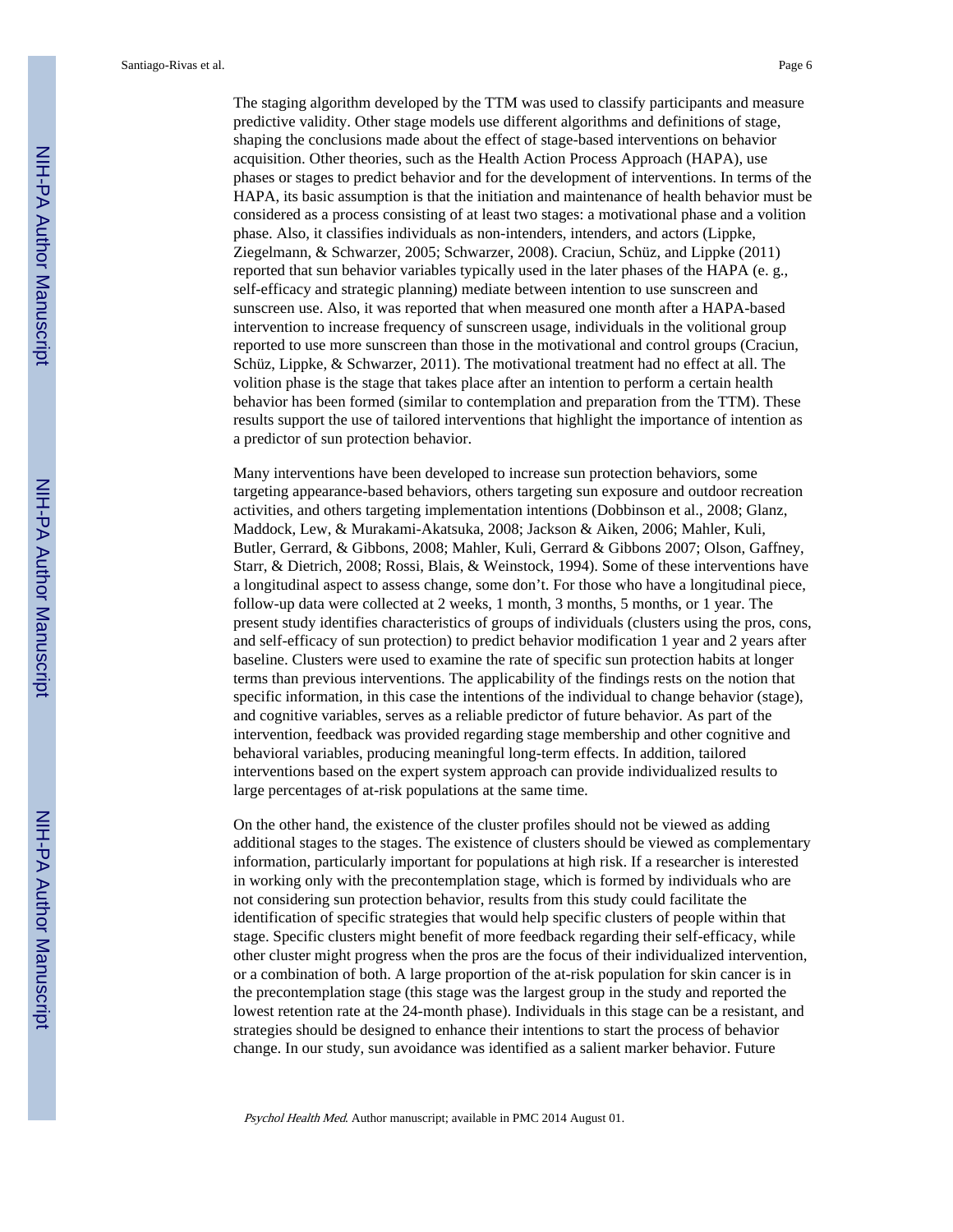research needs to determine the relevance of other variable as an outcome for stage-based interventions

As part of the current intervention, the researchers contacted the at-risk population. It was demonstrated that proactively providing stage-matched programs for behavior change can provide high impact in a patient population. Results support the use of high levels of tailoring and retailoring on variables from the TTM.

#### **Acknowledgments**

Grants 71356, Grants CA50087 CA119195, AG024490, and CA27821 from the National Cancer Institute supported this research.

#### **References**

- Aldenderfer, MS.; Blashfield, RK. Cluster analysis. Beverly Hills, CA: Sage Publications; 1984. Anatchkova MD, Velicer WF, Prochaska JO. Replication of subtypes for smoking cessation within the contemplation stage of change. Addictive Behaviors. 2005; 30:915–927. [PubMed: 15893089]
- Anatchkova MD, Velicer WF, Prochaska JO. Replication of subtypes for smoking cessation within the precontemplation stage of change. Addictive Behaviors. 2006a; 31:1101–1115. [PubMed: 16139436]
- Anatchkova MD, Velicer WF, Prochaska JO. Replication of subtypes for smoking cessation within the preparation stage of change. Addictive Behaviors. 2006b; 31:359–366. [PubMed: 15967587]
- Burbank PM, Reibe D, Padula CA, Nigg C. Exercise and older adults: Changing behavior with the transtheoretical model. Orthopaedic Nursing. 2002; 21(4):51–62. [PubMed: 12224187]
- Craciun C, Schüz N, Lippke S. A mediator model of sunscreen use: A longitudinal analysis of socialcognitive predictors and mediators. International Journal of Behavioral Medicine, Online First. 2011
- Craciun C, Schüz N, Lippke S, Schwarzer R. Facilitating sunscreen use in women by a theory-based online intervention: A randomized controlled trial. Journal of Health Psychology. 2011; 17:207– 216. [PubMed: 21752862]
- Everitt, BS.; Landau, S.; Leese, M. Cluster Analysis. 4th ed. New York: Oxford Univ. Press; 2001.
- Fava JL, Velicer WF, Prochaska JO. Applying the transtheoretical model to a representative sample of smokers. Addictive Behaviors. 1995; 20:189–203. [PubMed: 7484313]
- Dobbinson SJ, Wakefield MA, Jamsen KM, Herd NL, Spittal MJ, Lipscomb JE, Hill DJ. Weekend sun protection and sunburn in Australia: Trends (1987–2002) and association with SunSmart television advertising. American Journal of Preventive Medicine. 2008; 34(2):94–101. [PubMed: 18201638]
- Glanz K, Maddock JE, Lew RA, Murakami-Akatsuka L. A randomized trial of the Hawaii SunSmart program's impact on outdoor recreation staff. Journal of the American Academy of Dermatology. 2001; 44(6):973–978. [PubMed: 11369909]
- Gorely T, Bruce D. A 6-month investigation of exercise adoption from the contemplation stage of the transtheoretical model. Psychology of Sport and Exercise. 2000; 1:89–101.
- Jackson KM, Aiken LS. Evaluation of a multicomponent appearance-based sun- protective intervention for young women: Uncovering the mechanisms of program efficacy. Health Psychology. 2006; 25:34–46. [PubMed: 16448296]
- Johnson JL, Evers KE, Paiva AL, Van Marter DF, Prochaska JO, Prochaska JM, et al. Prevention profiles: Understanding youth who do not use substances. . Addictive Behaviors. 2006; 31:1593– 1606. [PubMed: 16457959]
- Lippke S, Ziegelmann JP, Schwarzer R. Stage-specific adoption and maintenance of physical activity: Testing a three-stage model. Psychology of Sport and Exercise. 2005; 6:585–603.
- Mahler HIM, Kuli JA, Butler HA, Gerrard M, Gibbons FX. Social norms information enhances the efficacy of an appearance-based sun protection intervention. Social Science & Medicine. 2008; 67:321–329. [PubMed: 18448221]
- Mahler HIM, Kulik JA, Gerrard M, Gibbons FX. Long-term effects of appearance-based interventions on sun protection behaviors. Health Psychology. 2007; 26:350–360. [PubMed: 17500622]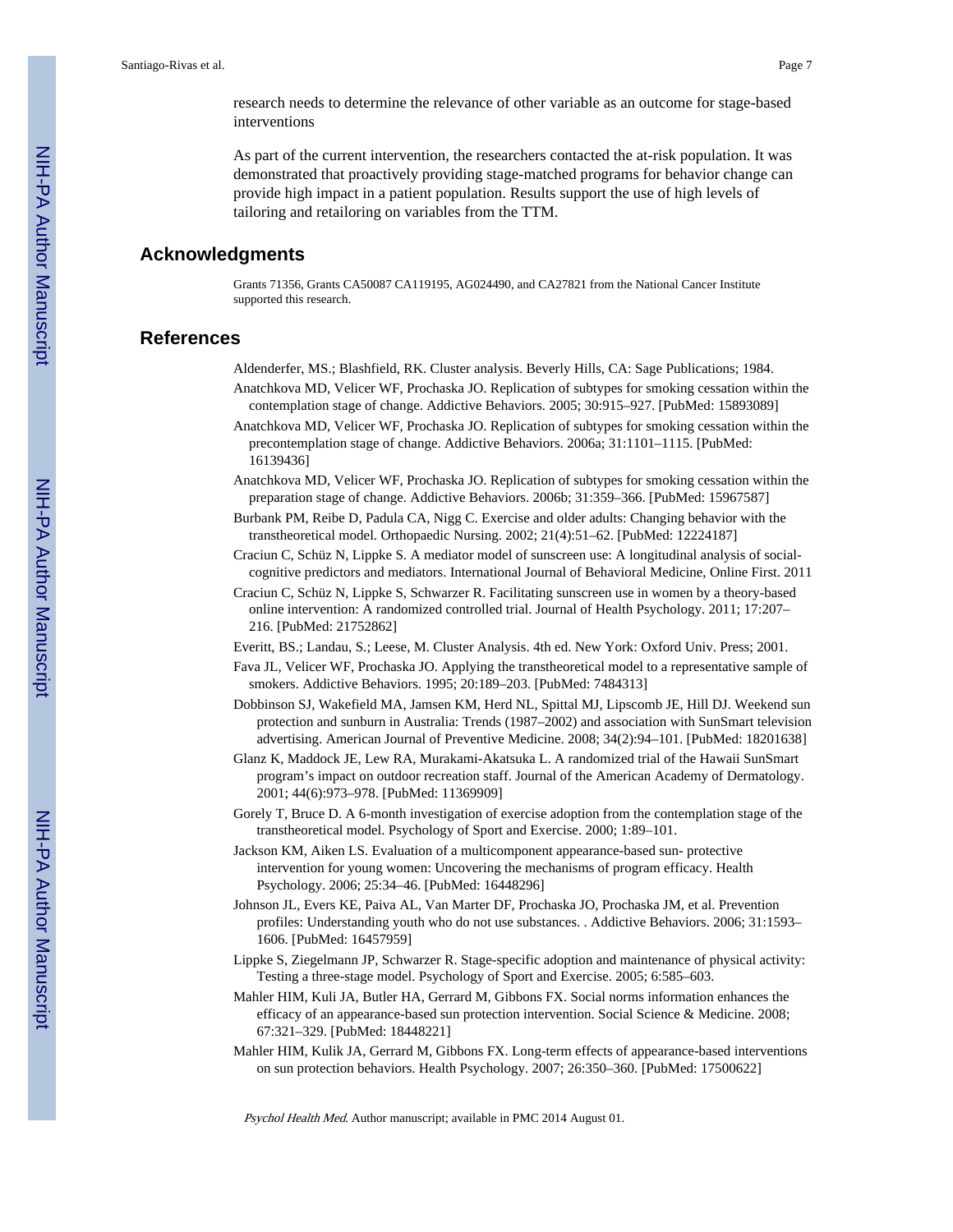- Norman GJ, Adams MA, Calfas KJ, Covin J, Sallis JF, Rossi JS, Redding CA, Cella J, Patrick K. A randomized controlled trial of a multicomponent intervention for adolescent sun protection behaviors. Archives of Pediatric & Adolescent Medicine. 2007; 161:146–152.
- Norman GJ, Velicer WF, Fava JL, Prochaska JO. Cluster subtypes within stage of change in a representative sample of smokers. Addictive Behaviors. 2000; 25:183–204. [PubMed: 10795944]
- Olson AL, Gaffney CA, Starr P, Dietrich AJ. The impact of an appearance- based educational intervention on adolescent intention to use sunscreen. Health Education Research. 2008; 23:763– 769. [PubMed: 18039727]
- Prochaska JO, Velicer WF, Fava JL, Ruggiero L, Laforge RG, Rossi JS, et al. Counselor and stimulus control enhancements of a stage-matched expert system intervention for smokers in a managed care setting. Preventive Medicine. 2001; 32:23–32. [PubMed: 11162323]
- Prochaska JO, Velicer WF, Redding C, Rossi JS, Goldstein M, DePue J, et al. Stage-based expert systems to guide a population of primary care patients to quit smoking, eat healthier, prevent skin cancer, and receive regular mammograms. Preventive Medicine. 2005; 41:406–416. [PubMed: 15896835]
- Prochaska JO, Velicer WF, Rossi JR, Goldstein MG, Marcus BH, Rakowski W, et al. Stages of change and decisional balance for 12 problem behaviors. Health Psychology. 1994; 13:39–46. [PubMed: 8168470]
- Prochaska JO, Velicer WF, Rossi JS, Redding CA, Greene GW, Rossi SR, et al. Multiple risk expert system interventions: Impact of simultaneous stage-matched expert system interventions for smoking, high-fat diet, and sun exposure in a population of parents. Health Psychology. 2004; 25:503–516. [PubMed: 15367070]
- Redding CA, Prochaska JO, Pallonen UE, Rossi JS, Velicer WF, Rossi SR, Greene GW, Meier KS, Evers KE, Plummer BA, Maddock JE. Transtheoretical individualized multimedia expert systems targeting adolescents' health behaviors. Cognitive & Behavioral Practice. 1999; 6(2):144–153.
- Rossi JS, Blais LM, Weinstock MA. The Rhode Island Sun Smart Project: Skin cancer prevention reaches the beaches. American Journal of Public Health. 1994; 8:672–674. [PubMed: 8154578]
- Santiago-Rivas M, Velicer WF, Redding CA, Prochaska JO, Paiva AL. Cluster subtypes within the preparation stage of change for sun protection behavior. Applied Psychology: Health and Well Being. 2010; 2(1):89–104.
- Santiago-Rivas M, Velicer WF, Redding CA, Prochaska JO, Paiva AL. Cluster subtypes within the precontemplation stage of change for sun protection behavior. Psychology, Health, and Medicine. 2012; 17(3):311–322.
- Santiago-Rivas M, Velicer WF, Redding CA, Prochaska JO, Paiva AL. Cluster subtypes within the contemplation stage of change for sun protection behavior. Unpublished manuscript.
- Schwarzer R. Modeling health behavior change: How to predict and modify the adoption and maintenance of health behaviors. Applied Psychology: An International Review. 2008; 57:1–29.
- Velicer WF, Hughes SL, Fava JL, Prochaska JO. An empirical typology of subjects within stage of change. Addictive Behaviors. 1995; 20:299–320. [PubMed: 7653313]
- Velicer WF, Prochaska JO, Fava JL, Rossi JS, Redding CA, Laforge RG, Robbins ML. Using the transtheoretical model for population –based approaches to health promotion and disease prevention. Homeostasis in Health and Disease. 2000; 40:174–195.
- Velicer WF, Redding CA, Anatchkova MD, Fava JL, Prochaska JO. Identifying cluster subtypes for the prevention of adolescent smoking acquisition. Addictive Behaviors. 2007; 32:228–247. [PubMed: 16697533]
- Weinstock MA, Rossi JS, Redding, & Maddock JE. Randomized controlled community trial of the efficacy of a multicomponent stage-matched intervention to increase sun protection among beachgoers. Preventive Medicine. 2002; 35:584–592. [PubMed: 12460526]
- Weinstock MA, Rossi JS, Redding CA, Maddock JE, Cottrill SD. Sun protection behaviors and stages of change for the primary prevention of skin cancers among beachgoers in southeastern New England. Annals of Behavioral Medicine. 2000; 22:286–293. [PubMed: 11253439]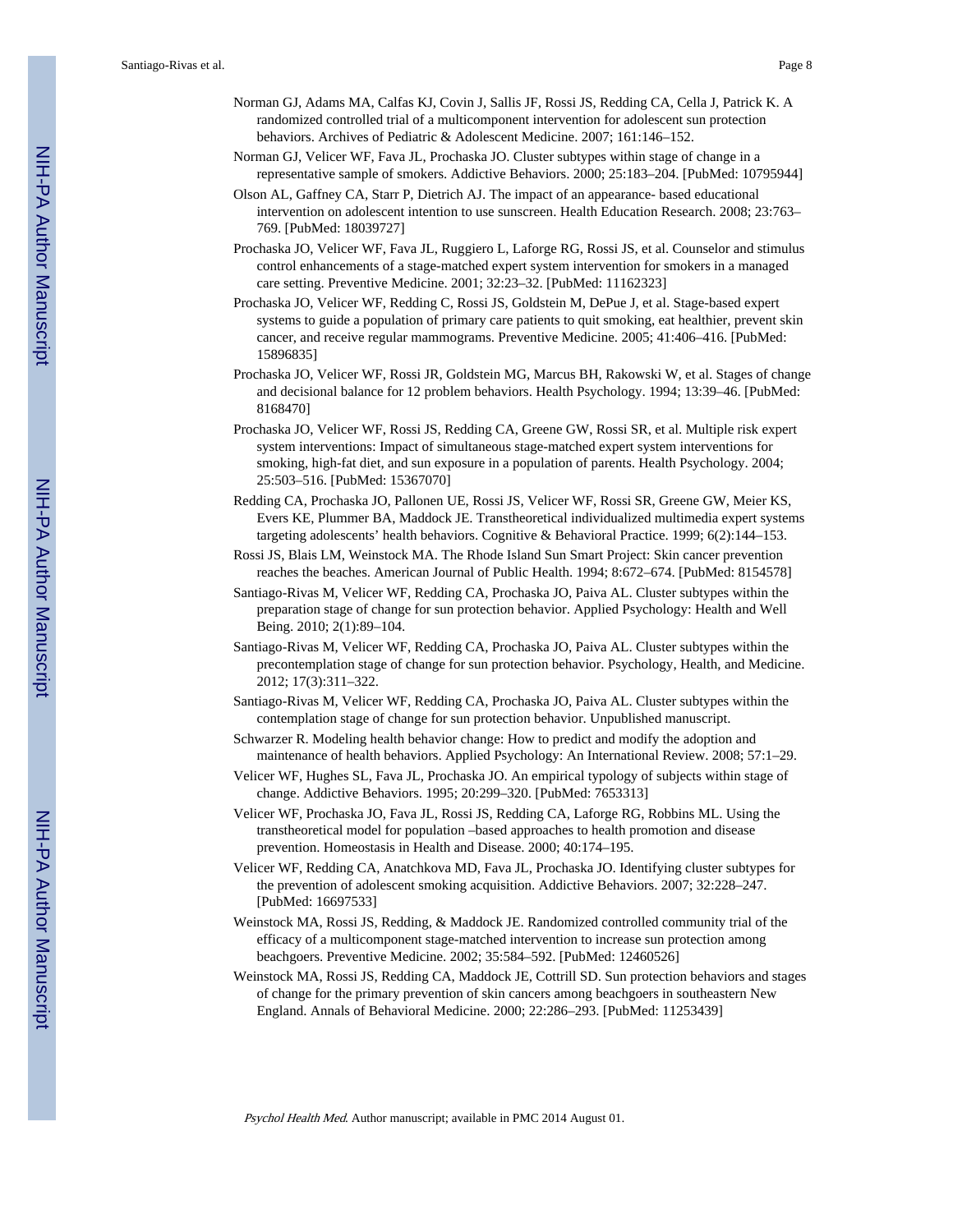Santiago-Rivas et al. Page 9



**Figure 1.**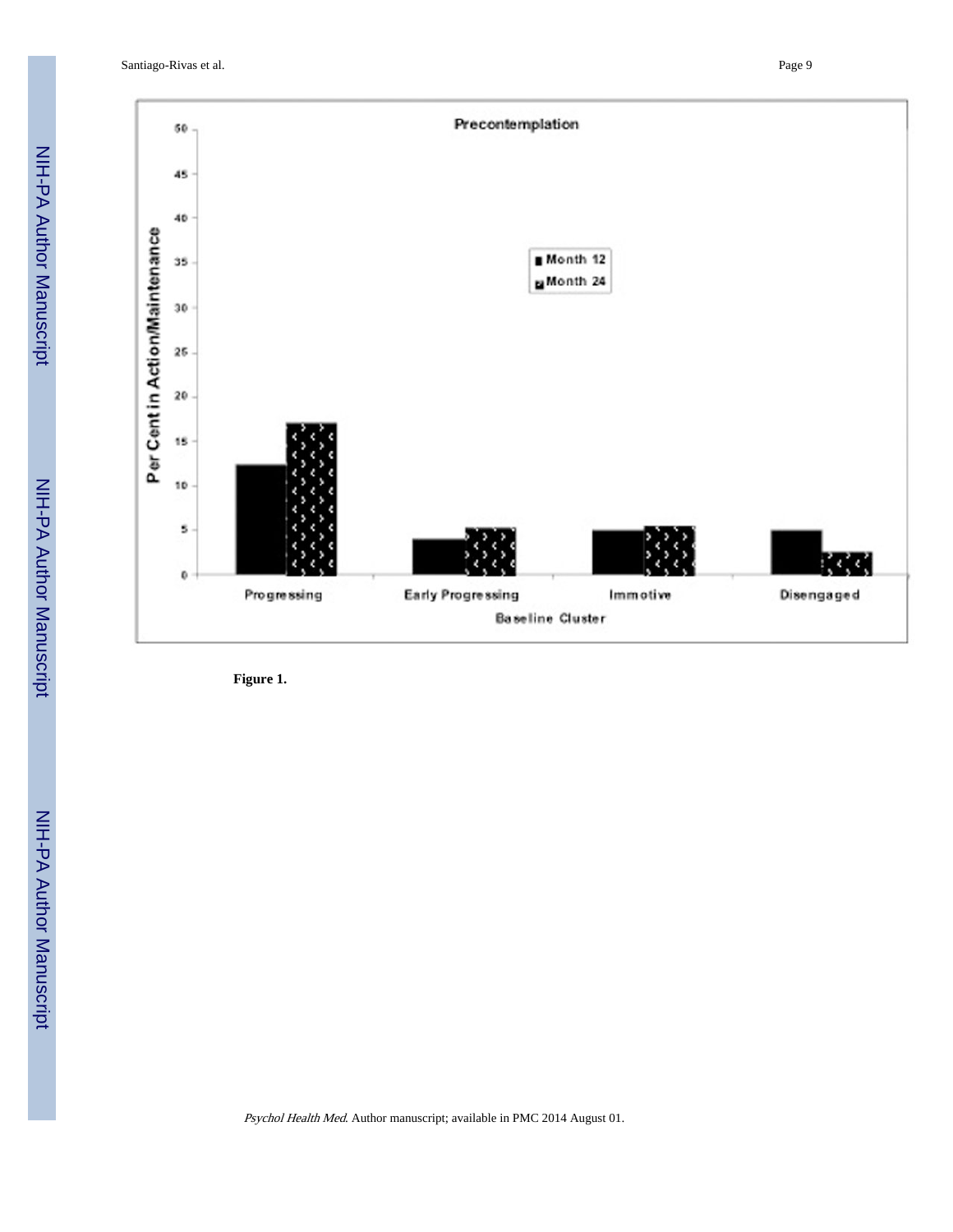Santiago-Rivas et al. Page 10



**Figure 2.**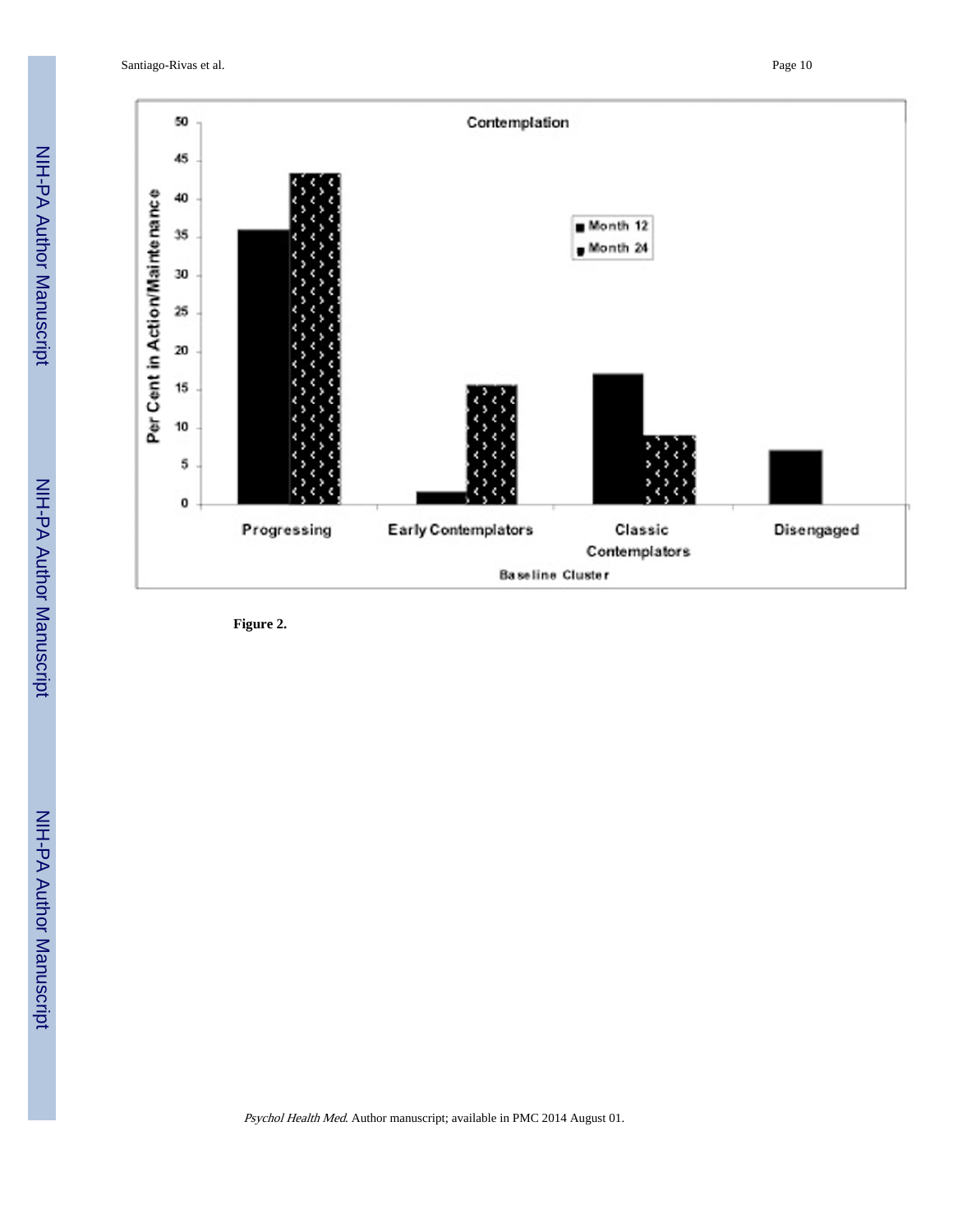Santiago-Rivas et al. Page 11



**Figure 3.**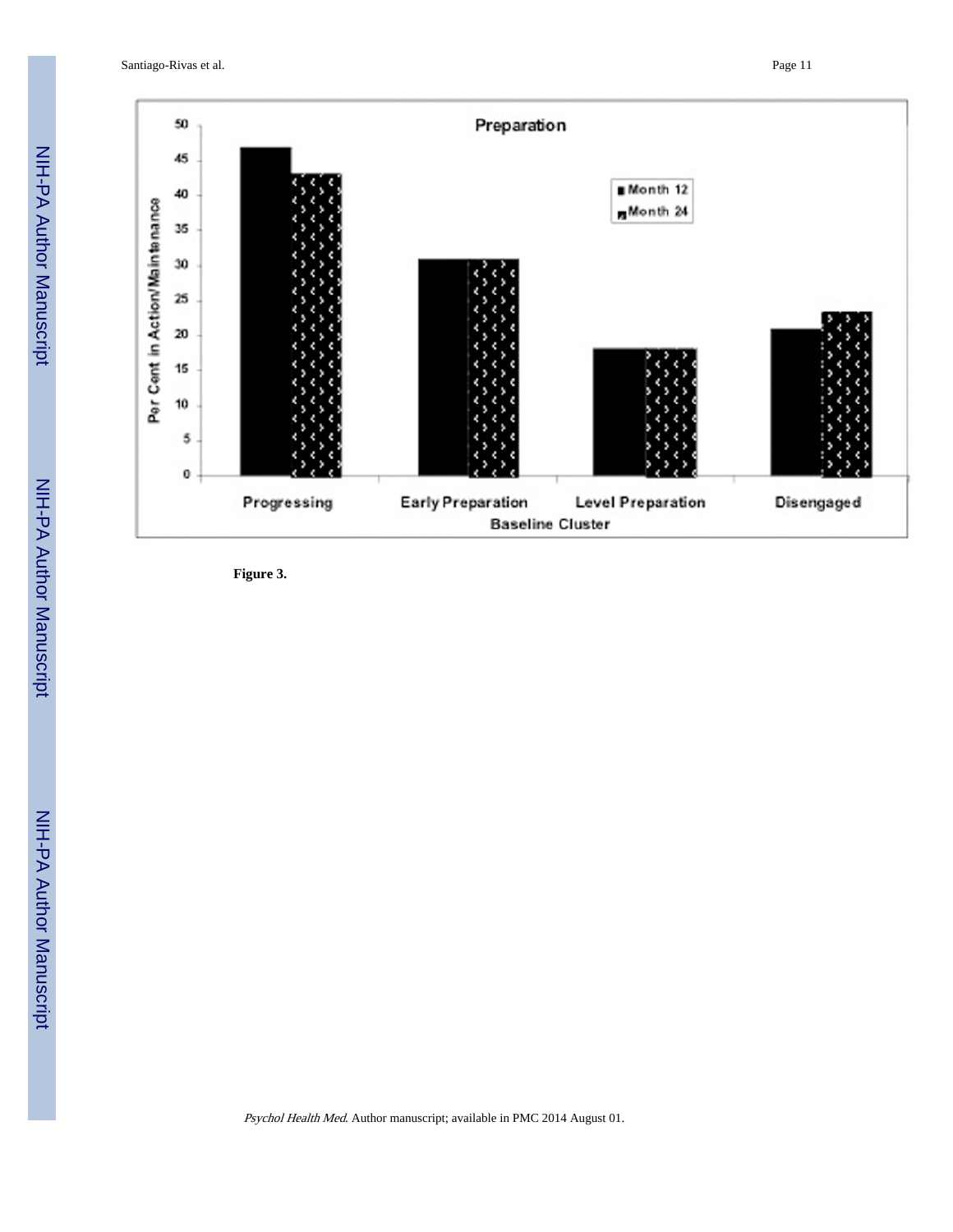## **Table 1**

Scores of Sun Protection Behavior Scale (SPBS) by profile: Mean, standard deviation, and post hoc test comparisons at 12-month and 24-month time<br>point for precontemplation Scores of Sun Protection Behavior Scale (SPBS) by profile: Mean, standard deviation, and post hoc test comparisons at 12-month and 24-month time point for precontemplation

| Progressing<br>Early                        |            | Progressing Immotive Disengaged Post hoc test |                                                                                                                                                                                                                                                |
|---------------------------------------------|------------|-----------------------------------------------|------------------------------------------------------------------------------------------------------------------------------------------------------------------------------------------------------------------------------------------------|
| SPBS                                        |            |                                               |                                                                                                                                                                                                                                                |
| 12 months, $F(3, 409) = 27.63$ , $p < .001$ |            |                                               |                                                                                                                                                                                                                                                |
| 19.6(5.2)                                   | 22.8 (5.1) | $17.6(5.3)$ 16.4 (5.4)                        | $\ensuremath{\mathop{\null {\mathop{\null {\mathop{\null {\mathop{\null {\mathop{\null {\mathop{\mathop{\null {\mathop{\mathop{\null {\mathop{\mathop{\mathop{\mathop{\mathop{\mathcal{U}}}}}}}}}}}}}}\nolimits}}\,}}\,}}\,}}\,}}\,}}\,},\,D)$ |
| 24 months, $F(3, 378) = 33.27$ , $p < .001$ |            |                                               |                                                                                                                                                                                                                                                |
| 20.2(5.0)                                   | 23.4(5.0)  | 18.1 $(5.4)$ 15.8 $(4.7)$                     | $\mbox{\bf P}\mbox{-}$ all;<br>E>I, D $^*$                                                                                                                                                                                                     |

E=Early Progressing, P=Progressing, I=Immotive, D=Disengaged E=Early Progressing, P=Progressing, I=Immotive, D=Disengaged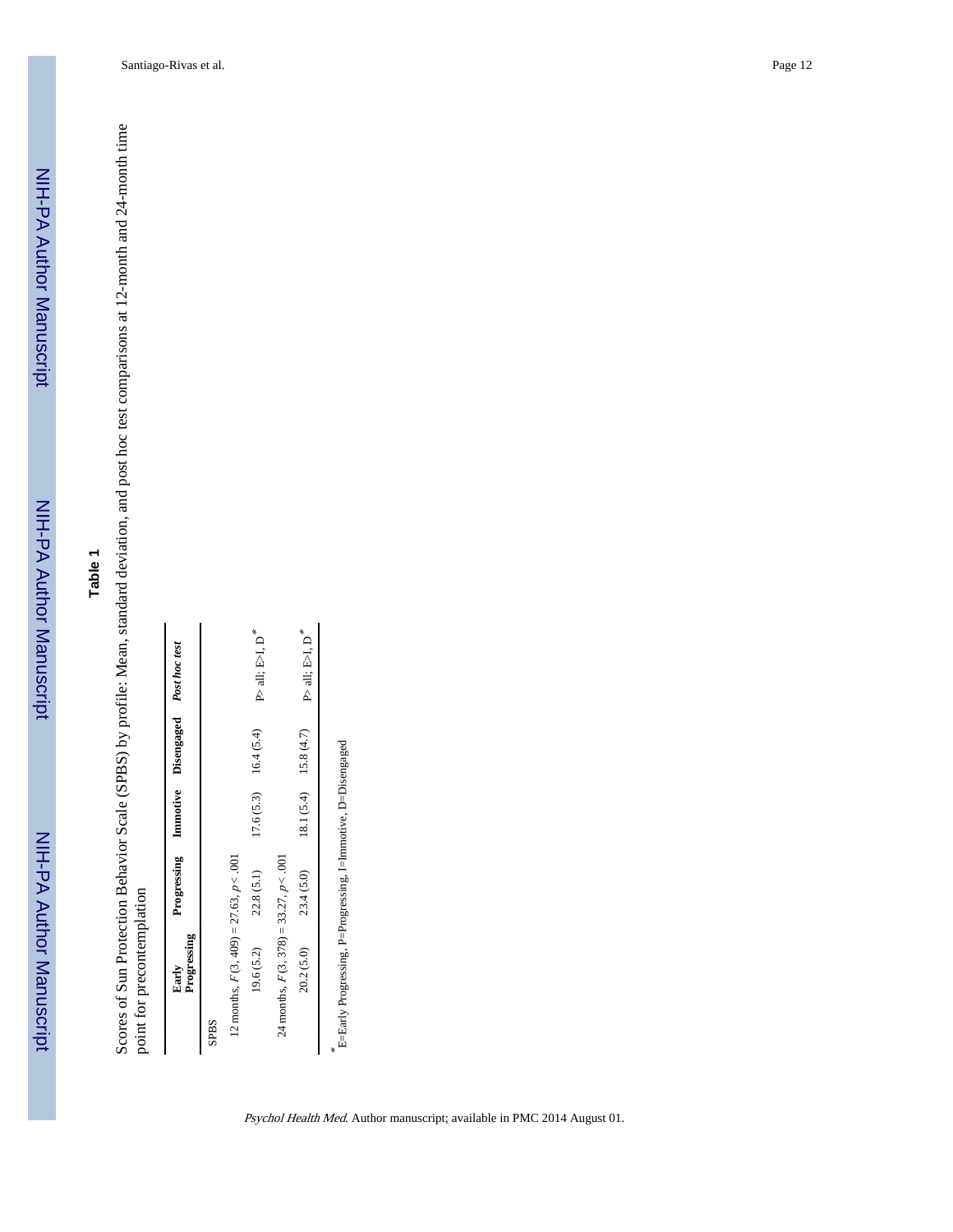# **Table 2**

Scores of Sun Protection Behavior Scale (SPBS) by profile: Mean, standard deviation, and post hoc test comparisons at 12-month and 24-month time<br>point for contemplation Scores of Sun Protection Behavior Scale (SPBS) by profile: Mean, standard deviation, and post hoc test comparisons at 12-month and 24-month time point for contemplation

|                                            | Early<br>Contemplators Contemplators |            | Progressing Disengaged Post hoc test |                                                                                                                                                      |
|--------------------------------------------|--------------------------------------|------------|--------------------------------------|------------------------------------------------------------------------------------------------------------------------------------------------------|
| <b>SPBS</b>                                |                                      |            |                                      |                                                                                                                                                      |
| 12 months, $F(3, 150) = 9.98$ , $p < .001$ |                                      |            |                                      |                                                                                                                                                      |
| 21.9(4.5)                                  | 24.1 (5.1)                           | 26.0 (4.4) | 19.9(4.8)                            | $\ensuremath{\text{P}}\xspace(\ensuremath{\text{E}}\xspace,\ensuremath{\text{D}}\xspace;\ensuremath{\text{C}}\xspace)\ensuremath{\text{D}}\xspace^*$ |
| 24 months, $F(3, 144) = 10.69, p < .001$   |                                      |            |                                      |                                                                                                                                                      |
| 22.3(4.5)                                  | 23.9 (3.1)                           | 27.0 (4.9) | 21.8 (5.8)                           | ™<br>Aall                                                                                                                                            |

 $*$   $-$ E=Early Contemplators, C= Classic Contemplators, P=Progressing, D=Disengaged